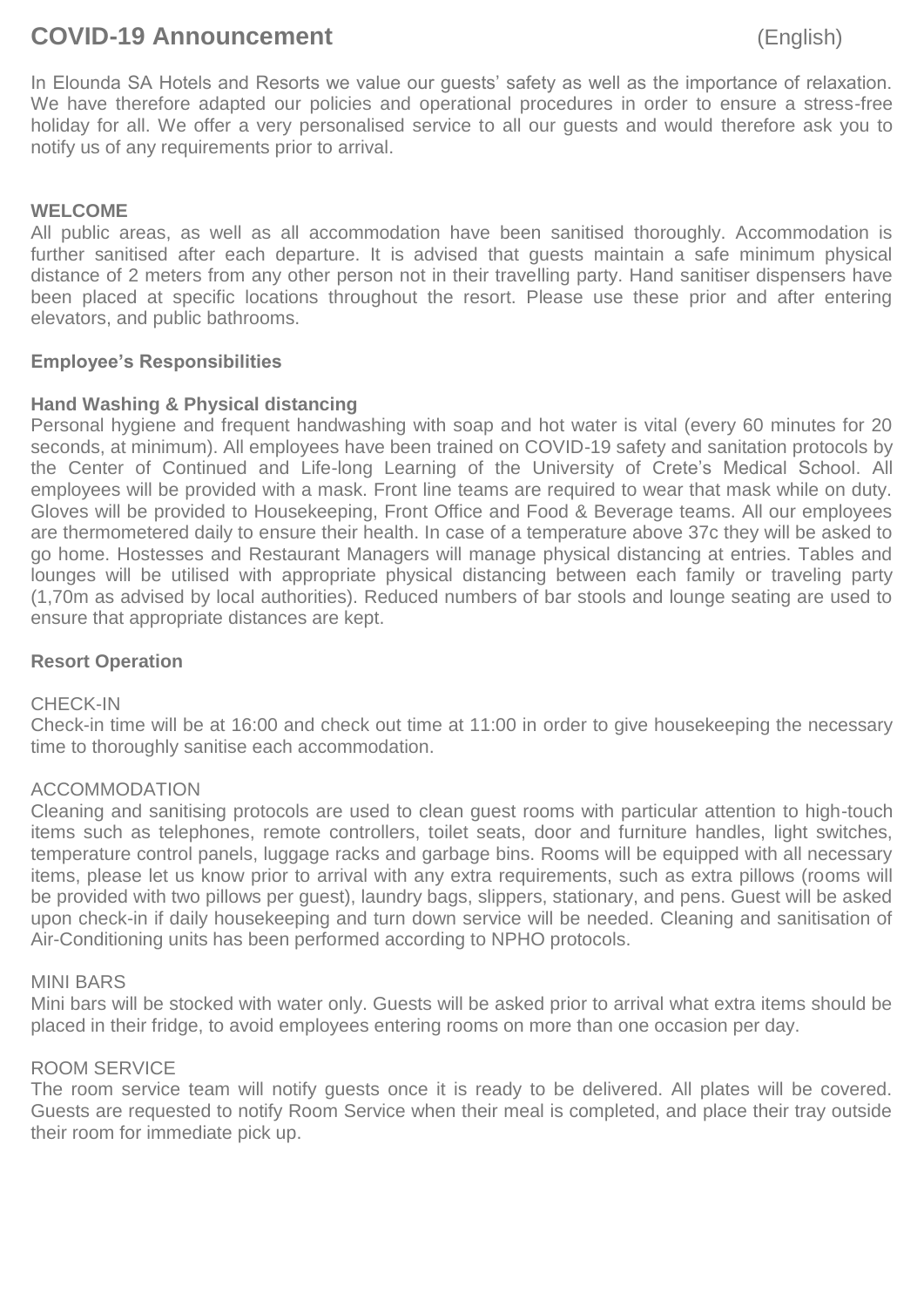#### BARS/RESTAURANTS

Elounda SA is a company well known for its gastronomy, the excellent level of service and the spacious, elegant outdoor restaurants. All tables have always maintained a privacy distance, but even more so this year. Pre-booking in all á la carte restaurants is required for all meals in order to ensure there will be no congestion in the restaurants, at any time. Breakfast will be served á la carte. Guest will have the opportunity to enjoy the breakfast of their choice, served warm, straight from the kitchen. For guests with agreed buffet dinner in their arrangement, they will receive either table d'hôte set menu dinner or an á la carte menu. Table set-up will be completed upon guests' arrival. Menus will be uploaded for guests' convenience. Individual packaged accompaniments for drinks. Food and beverage departments are certified by HACCP, cleaning and sanitising procedures are being implemented accordingly.

#### BEACH

The large sandy beach allows guests to maintain all necessary distances between sun-loungers (min. of 2m). All accommodation has been assigned a specific sunshade. Guests should refrain from using any other sunshade. Sun-loungers will be sanitised at the end of each day. Beach towels will be provided in each accommodation. Guests are required to take them to the beach.

#### POOLS

Private pools as well as the outdoor pool will be thoroughly cleaned every morning, with approved disinfectants. A maximum number of guests will be allowed in the swimming pool simultaneously. The sanitisation of all property pools will be implemented according to the Cleaning & Sanitising Protocol. Indoor pools will not be available for use as per NPHO Protocol.

#### SIX SENSES SPA

Six Senses Spas wish our guests to know we have taken care of everything and are ready to welcome everyone back this season. Our spas have always taken health and cleanliness very seriously, so our guests can focus on their holiday and reconnect with themselves, others and the world around them. As we get ready to start the season at Elounda SA, we wish our guests to know everything is in-place for them to feel safe and enjoy our high touch services. We have taken the advice recommended by the World Health Organization (WHO) and several other reputable associations and will always follow the respective local Government regulations. From 26 June 2020 we offered Six Senses treatments and wellness activities in our facilities at **elounda peninsula ALL SUITE HOTEL** and as from 3 August we reopen our Six Senses Spa at **porto elounda GOLF & SPA RESORT** to offer a wider range of facilities and services to our guests. Kindly note that according to the Greek Health protocol the spa's facilities like sauna, steam bath, Jacuzzi, water beds, hamam and indoor pool will remain close for this year.

#### PERSONAL FITNESS / YOGA CLASSES

Fitness and yoga instructors will be wearing masks. Physical distancing will be kept at 2 meters. All equipment will be disinfected after use. Most activities to take place in outdoor areas.

#### FITNESS CENTER

Hand sanitisers and disinfection wipes will be placed inside the Fitness center for guests use. Fitness center usage only by appointment. All equipment will be sanitised after each use.

#### TENNIS-GOLF

Guests are required to bring their own equipment.

#### KID'S

The Junior's Club, receiving children aged 4 years old and above, will operate outdoors only, with extra care and hygiene. World Wide Kids Company will be training all the employees based on COVID-19 protocols. Specialised First Aid training will be given, as well as general COVID-19 training. For more information guests are welcome to visit the following link: [https://worldwide-kids.com/covid-19](https://worldwide-kids.com/covid-19-accreditation) [accreditation](https://worldwide-kids.com/covid-19-accreditation)

#### MEDICAL INFORMATION

A medical kit is available at the front desk and the beach. A COVID-19 trained doctor is on-call 24hrs a day. All windows and doors in indoor common areas are open throughout the day to ensure thorough air circulation.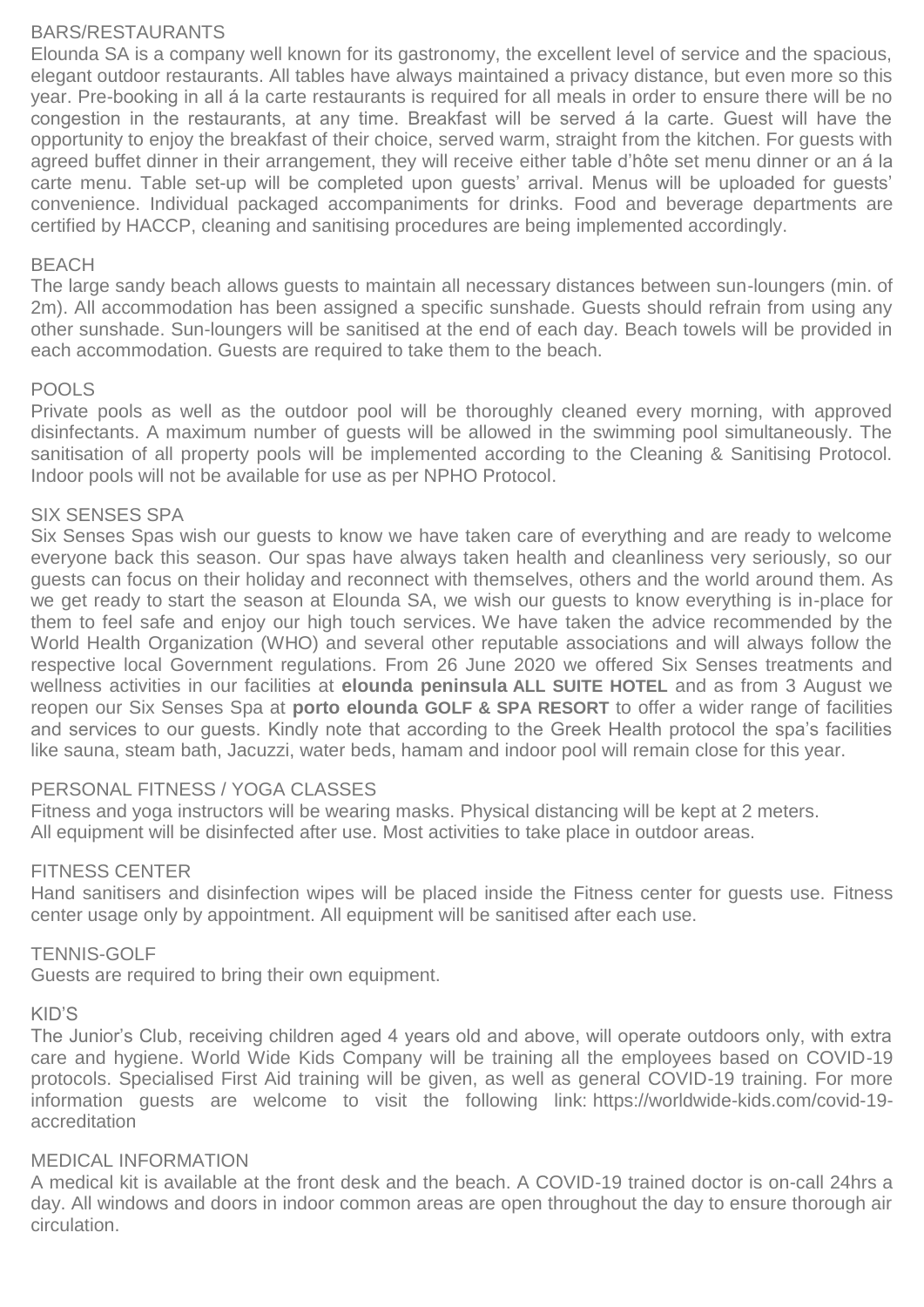# **Annonce COVID-19** (Français)

Dans Elounda SA Hotels and Resorts, nous mettons en valeur la sécurité de nos clients ainsi que l'importance de relaxation. Nous avons donc adapté nos politiques et procédures opérationnelles afin de garantir des vacances sans stress pour tous. Nous offrons un service très personnalisé à tous nos clients et vous prions de nous informer de toute exigence avant votre arrivée.

## **BIENVENUE**

Tous les espaces publics, ainsi que tous les logements ont été soigneusement désinfectés. L'hébergement est en plus aseptisé après chaque départ. Il est conseillé aux clients de maintenir un minimum de 2 mètres de distance physique de toute autre personne ne faisant pas partie de leur groupe de voyage. Distributeurs de désinfectant pour les mains ont été placés à des endroits spécifiques partout dans l'hôtel. Veuillez les utiliser avant et après entrer dans les ascenseurs et les toilettes publiques.

#### **Responsabilités des employés**

# Lavage des mains et distanciation physique

L'hygiène personnelle et le lavage fréquent des mains avec du savon et de l'eau chaude sont essentiels (toutes les 60 minutes pour 20 secondes, au minimum). Tous les employés ont été formés sur les protocoles de sécurité et d'assainissement COVID-19 par le Centre d'Apprentissage Continu de l'Ecole de Médecine de l'Université de Crète. Tous les employés recevront un masque. Les équipes de première ligne doivent porter ce masque pendant le service. Des gants seront fournis pour les équipes de ménage (Housekeeping), de la Réception ainsi que de la Cuisine et Service de restauration. Tous nos employés sont thermométrés quotidiennement pour assurer leur santé. En cas de température audessus de 37c, il leur sera demandé de rentrer chez eux. Les hôtesses et les directeurs de restaurant géreront la distance physique aux entrées. Les tables et les salons seront utilisés avec la distanciation physique approprié entre chaque famille ou groupe de voyageurs (1,70m selon les conseils des autorités locales). Un nombre réduit de tabourets de bar et de sièges sont utilisés pour garantir le respect des distances appropriées.

#### **Fonctionnement du complexe**

#### ENREGISTREMENT

L'entrée dans la chambre (Check-in) s'effectuera après 16h00 et le départ (Check-out) avant 11h00 afin de permettre au ménage de désinfecter soigneusement chaque logement.

#### HÉBERGEMENT

Les protocoles de nettoyage et de désinfection sont utilisés pour nettoyer les chambres en accordant une attention particulière aux articles touchés souvent tels que téléphones, télécommandes, sièges de toilette, poignées de porte et de meuble, interrupteurs, panneaux de contrôle de la température, portebagages et poubelles. Les chambres seront équipées avec tous les articles nécessaires, veuillez nous en informer avant votre arrivée pour toute exigence supplémentaire, telle que oreillers supplémentaires (les chambres seront fournies avec deux oreillers par personne), sacs à linge, chaussons, articles de papeterie et des stylos. Lors de l'enregistrement, il vous sera demandé si le service de ménage quotidien et le service de préparation à la nuit seront nécessaires. Le nettoyage et la désinfection des unités de climatisation ont été effectués conformément aux Protocoles de l'Organisation Nationale de Santé Publique (ONSP).

#### MINI BARS

Les mini-bars seront approvisionnés uniquement en eau. Il vous sera demandé avant l'arrivée si des articles supplémentaires doivent être placés dans leur réfrigérateur, pour éviter que les employés n'entrent dans les chambres à plusieurs reprises par jour.

#### ROOM SERVICE

L'équipe du service d'étage informera les clients une fois que leur demande sera prête à être livrée. Tous les plats seront couverts. Les clients sont priés d'informer le service d'étage une fois leur repas terminé et de placer leur plateau à l'extérieur de leur chambre pour un ramassage immédiat.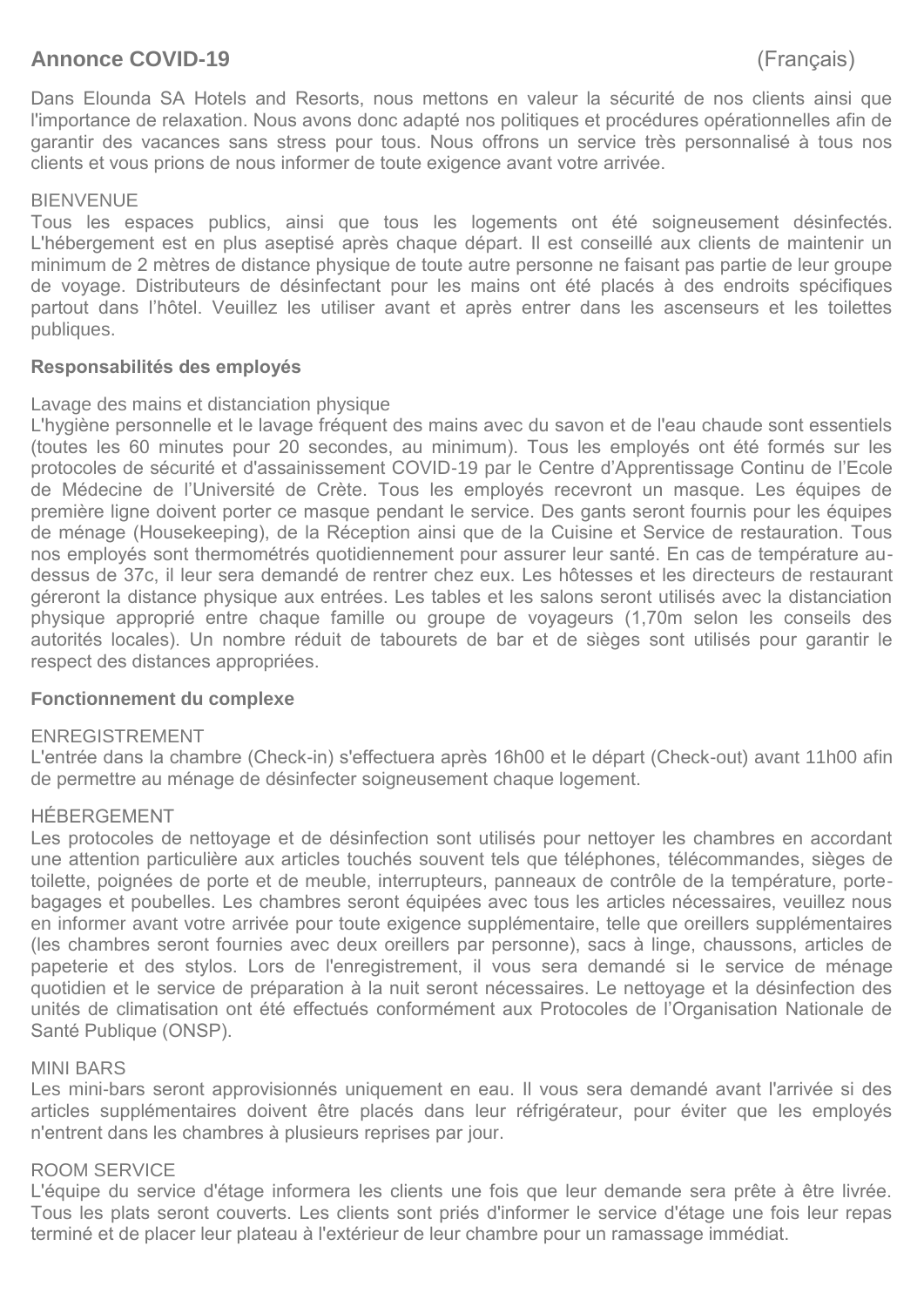# BARS / RESTAURANTS

Elounda SA est une entreprise réputée pour sa gastronomie, son excellent niveau de service et ses restaurants extérieurs spacieux et élégants. Toutes les tables ont toujours maintenu une distance de confidentialité, encore plus cette année. Une pré-réservation dans tous les restaurants à la carte est requise pour tous les repas afin de rassurer qu'il n'y aura pas de congestion. Le petit déjeuner sera servi à la carte. Les clients auront l'occasion de profiter du petit déjeuner de leur choix, servi chaud directement de la cuisine. Les clients avec un dîner buffet convenu dans leur arrangement, recevront soit un menu table d'hôte ou un menu à la carte. La mise en place de la table sera terminée une fois que les clients sont arrivés. Les menus seront téléchargés pour votre confort. Accompagnements individuels emballés pour les boissons. Les services d'alimentation et de boissons sont certifiés HACCP, les procédures de nettoyage et désinfection sont mises en œuvre en conséquence.

#### PLAGE

La grande plage de sable permet aux clients de maintenir toutes les distances nécessaires entre les chaises longues (min. 2m). Tous les logements ont reçu un parasol spécifique. Les clients doivent s'abstenir d'utiliser tout autre parasol. Les chaises longues seront désinfectées à la fin de chaque journée. Des serviettes de plage seront fournies dans chaque logement. Vous êtes prié de les emmener à la plage.

#### **PISCINES**

Les piscines privées ainsi que la piscine extérieure seront nettoyées à fond tous les matins, avec des désinfectants approuvés. Un nombre maximum de clients sera autorisé simultanément dans la piscine. La désinfection de toutes les piscines de la propriété sera mise en œuvre conformément au Protocole de nettoyage et désinfection. Les piscines intérieures ne seront pas disponibles pour utilisation selon le protocole ONSP.

#### SIX SENSES SPA

Six Senses Spas voudrait informer nos clients que nous avons pris soin de tout et sommes prêts à tous accueillir de nouveau cette saison. Nos spas ont toujours pris la santé et la propreté très au sérieux, afin que nos clients puissent se concentrer sur leurs vacances et renouer avec eux-mêmes, les autres et le monde autour d'eux. Alors que nous nous apprêtons à commencer la saison à Elounda SA, nous informons nos invités que tout est en place pour qu'ils se sentent en sécurité et profitent de nos services de haut niveau. Nous avons respecté les conseils et recommandations de l'Organisation Mondiale de la Santé (OMS) et de plusieurs autres associations, et nous suivrons toujours les réglementations respectives du gouvernement local. À partir du 26 juin 2020, nous avons proposé des soins Six Senses et des activités de bien-être dans nos installations de l'**elounda peninsula ALL SUITE HOTEL** et à partir du 3 août, nous rouvrons notre Six Senses Spa à **porto elounda GOLF & SPA RESORT** pour offrir une plus large gamme d'installations et de services à notre clientèle. Veuillez noter que conformément au protocole grec, certaines installations du spa comme le sauna, le bain à vapeur, le jacuzzi, les lits à eau, le hammam et la piscine intérieure resteront fermées cette année.

#### COURS DE FITNESS PERSONNEL / YOGA

Les instructeurs de fitness et de yoga porteront des masques. La distance physique sera maintenue à 2 mètres. Tout l'équipement sera désinfecté après utilisation. La plupart des activités auront lieu dans des espaces extérieurs.

#### CENTRE FITNESS

Des désinfectants pour les mains et des lingettes désinfectantes seront placés à l'intérieur du centre de remise en forme pour les clients. Utilisation du centre de fitness uniquement sur rendez-vous. Tout l'équipement sera désinfecté après chaque utilisation.

#### TENNIS-GOLF

Les clients sont priés d'apporter leur propre équipement.

#### ENFANTS

Le Junior's Club, qui accueille des enfants âgés de 4 ans et plus, fonctionnera à l'extérieur uniquement, avec soins et hygiène supplémentaires. World Wide Kids Company formera tous les employés sur la base des Protocoles COVID-19. Une formation spécialisée en secourisme, ainsi qu'une formation générale COVID-19 seront organisées. Pour plus d'informations, les clients sont invités à visiter le lien suivant: <https://worldwidekids.com/covid-19-accreditation>

# INFORMATION MÉDICALE

Un kit médical est disponible à la réception et à la plage. Un médecin formé à COVID-19 est de garde 24h sur 24h. Toutes les fenêtres et portes des espaces communs intérieurs sont ouvertes toute la journée afin d'assurer une circulation d'air complète.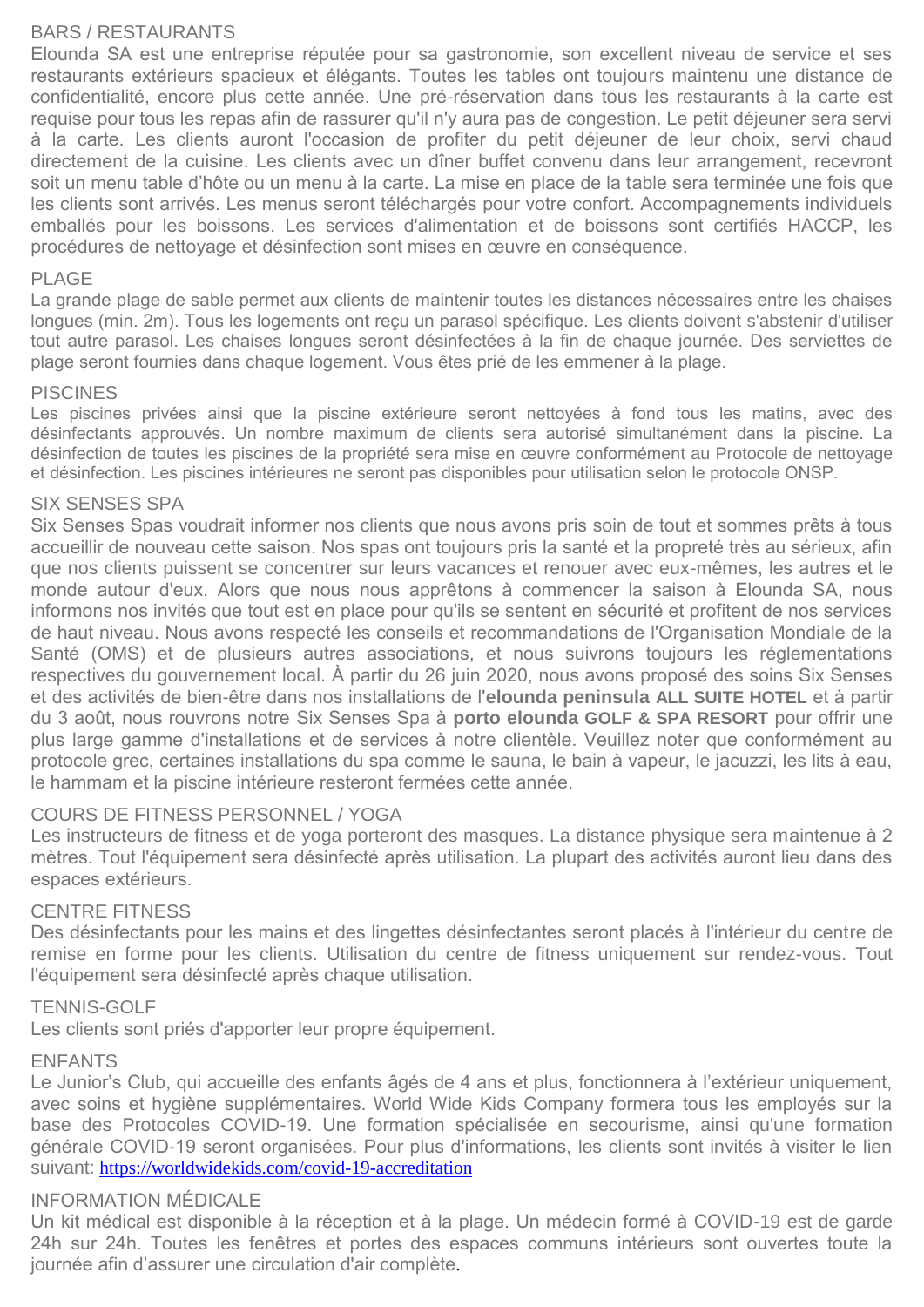# **COVID-19 Ankündigung** (Deutsche)

In Elounda SA Hotels und Resorts schätzen wir die Sicherheit unserer Gäste sowie die Bedeutung der Entspannung. Wir haben daher unsere Hotelrichtlinien und operative Verfahren angepasst, um einen stressfreien Urlaub für alle zu gewährleisten. Wir bieten einen sehr persönlichen Service für alle unsere Gäste und bitten Sie daher, uns von allen möglichen Anforderungen vor der Ankunft zu informieren.

# **WILKOMMEN**

Alle öffentlichen Bereiche und Unterkünfte wurden desinfiziert. Alle Unterkünfte werden nach jeder Abreise weiter desinfiziert. Es wird empfohlen, dass Gäste einen sicheren Mindestabstand von 2 Metern zu anderen Personen einhalten, die nicht zu ihrer Reisegruppe gehören. Desinfektionsmittelspender wurden an bestimmten Stellen im gesamten Resort aufgestellt. Bitte benutzen Sie diese vor und nach dem Betreten von Aufzügen und öffentlichen Toiletten.

# **Verantwortlichkeiten des Mitarbeiters**

#### **Händewaschen & Physical Distanzierung**

Persönliche Hygiene und häufiges Händewaschen mit Seife und heißem Wasser sind unerlässlich (alle 60 Minuten für mindestens 20 Sekunden). Alle Mitarbeiter wurden von der Universität Kreta Medizinschule in COVID-19-Sicherheits- und Hygiene Protokollen geschult. Alle Mitarbeiter erhalten eine Maske. Front-Line-Teams sind verpflichtet die Maske während der Dienstzeit zu tragen. Housekeeping, Front Office und Food & Beverage Teams erhalten Handschuhe. Alle unsere Mitarbeiter werden täglich thermometerisiert, um ihre Gesundheit zu gewährleisten. Bei einer Temperatur über 37 ° C werden sie gebeten, zu Hause zu bleiben. Restaurant Managers werden am Eingang physische Distanzierung verwalten. Tische und Lounges werden mit angemessener physischer Distanz zwischen jeder Familie oder Reisegruppe genutzt (1,70 m. wie von den Behörden empfohlen). Eine reduzierte Anzahl von Barhockern und Lounge Sitzen wird verwendet, um sicherzustellen, dass angemessene Abstände eingehalten werden.

#### **Resort-Betrieb**

#### CHECK-IN

Die Check-out-Zeit findet um 11 Uhr morgens, während die Check-in-Zeit um 16 Uhr übertragen wird, damit der Housekeeping Service die erforderliche Zeit erhält, um jede Unterkunft gründlich zu reinigen.

#### UNTERKUNFT

Reinigungs- und Desinfektionsprotokolle werden verwendet, um Gästezimmer unter besonderer Berücksichtigung von berührungsempfindlichen Gegenständen wie Telefonen, Fernbedienungen, Toilettensitzen, Tür- und Möbelgriffen, Lichtschaltern, Temperaturkontrolltafeln, Gepäckablagen und Mülltonnen zu reinigen. Die Zimmer werden mit allen notwendigen Gegenständen ausgestattet. Bitte informieren Sie uns vor Ihrer Ankunft, ob Sie zusätzliche Anforderungen benötigen, z.B. zusätzliche Kissen (die Zimmer werden mit zwei Kissen pro Gast ausgestattet), Schreibwaren, Hausschuhe, Schreibwaren und Stifte

#### MINI BARS

Minibars werden nur mit Wasser gefüllt. Die Gäste werden vor der Ankunft gefragt, welche zusätzlichen Produkte in ihren Kühlschrank gestellt werden sollen, damit Mitarbeiter nicht mehr als einmal pro Tag das Zimmer betreten.

#### ROOM SERVICE

Das Zimmerservice-Team wird die Gäste informieren, sobald die Bestellung zur Lieferung bereit ist. Alle Platten werden abgedeckt. Gäste werden gebeten, den Zimmerservice zu informieren, wenn das Essen beendet ist, und das Tablett außerhalb des Zimmers abzustellen.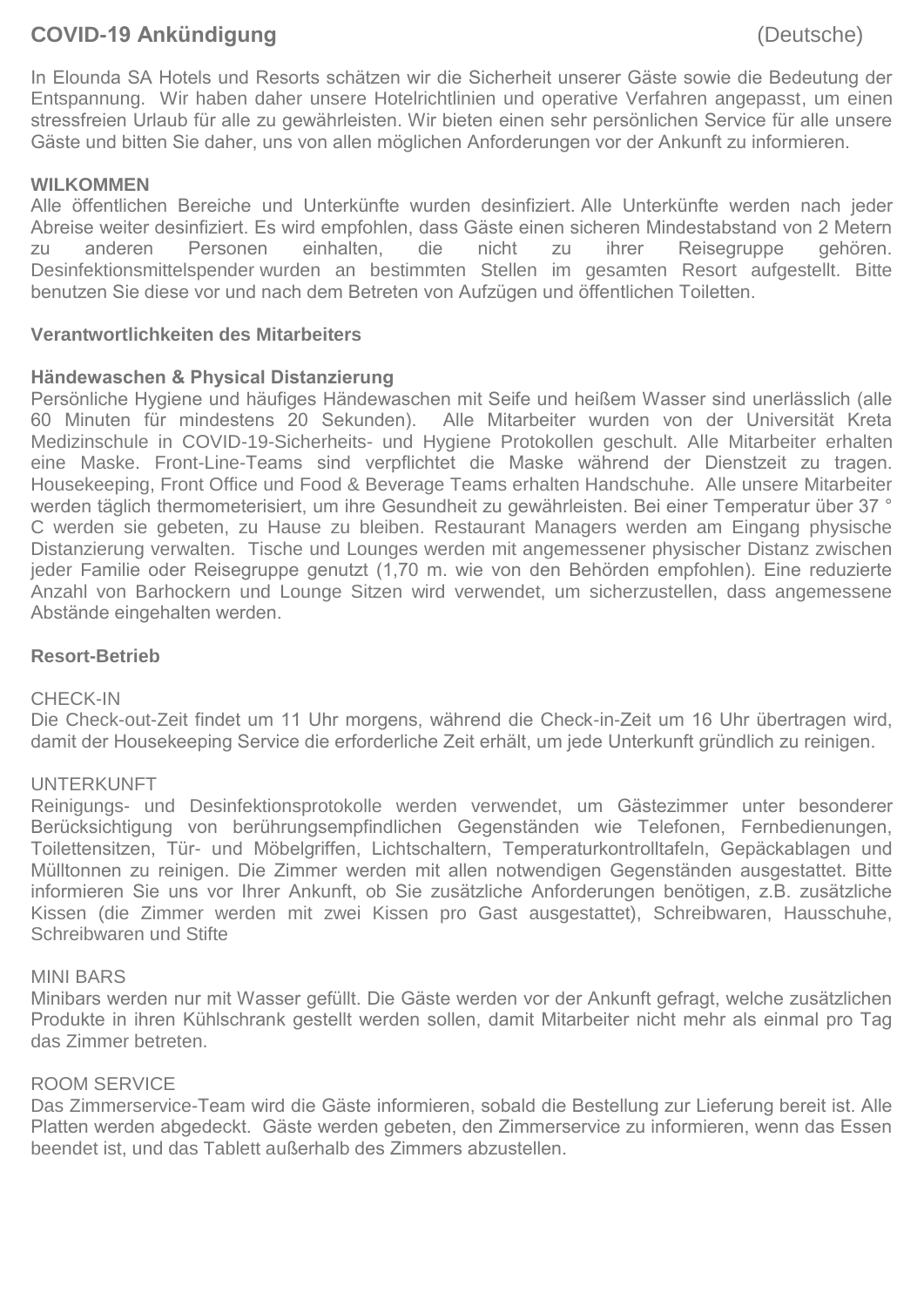# BARS/RESTAURANTS

Elounda SA ist bekannt für die Gastronomie, den exzellenten Service und die geräumigen, eleganten Restaurants im Freien. Die Tische haben immer die Privatsphäre gehalten, aber dieses Jahr noch mehr. Für alle Mahlzeiten, ist eine Reservierung in allen À-la-carte-Restaurants erforderlich, um sicherzustellen, dass die Restaurants zu keiner Zeit überlastet werden. Das Frühstück wird à la carte serviert. Die Gäste werden das Frühstück ihrer Wahl direkt aus der Küche genießen. Gäste, die Halbpension mit Abendbuffet gebucht haben, erhalten entweder ein Set Menü oder à la carte Menü. Tisch-Set-Up wird bei Ankunft der Gäste abgeschlossen. Die Menüs werden auf unseren Websites für den Komfort der Gäste hochgeladen. Beilagen für Getränke werden einzeln verpackt. Lebensmittel- und Getränkeabteilungen sind von HACCP zertifiziert, Reinigungs- und Desinfektionsverfahren werden entsprechend implementiert.

#### **STRAND**

Der lange Sandstrand ermöglicht es die Gäste, alle notwendigen Abstände zwischen den Sonnenliegen einzuhalten. Während des Aufenthaltes, jedes Zimmer verfügt über einen eigenen Sonnenschirm & Sonnenliegen. Gäste sollen keine anderen Sonnenschirme & Sonnenliegen benutzen. Sonnenliegen werden täglich am Ende des Tages desinfiziert. Strandtücher werden in jeder Unterkunft zur Verfügung gestellt und Gäste werden gebeten, diese zum Strand zu bringen.

#### POOLS

Private Pools sowie der Außenpool werden jeden Morgen gründlich mit Desinfektionsmitteln gereinigt. Eine maximale Anzahl von Gästen ist gleichzeitig im Schwimmbad erlaubt. Die Desinfektion aller Pools wird nach der Reinigung und Desinfizierung Protokoll implementiert. Innenpools sind gemäß dem NPHO-Protokoll nicht verfügbar.

#### SIX SENSES SPA

Six Senses Spas möchte unseren Gästen informieren, dass wir uns um alles gekümmert haben und bereit sind, alle dieser Saison wieder zu Willkommen. Unsere Spas haben Gesundheit und Sauberkeit immer sehr ernst genommen, damit sich unsere Gäste auf ihren Urlaub konzentrieren und sich wieder mit sich selbst und anderen verbinden können. Als wir uns bereit machen, die Saison bei Elounda SA zu beginnen, möchten wir, dass unsere Gäste wissen, dass alles in Ort und Stelle ist, damit sie sich sicher fühlen und unseren High-Touch-Services genießen können. Wir haben den Rat der Weltgesundheitsorganisation (WHO) und mehrerer anderer angesehener Organisationen befolgt und werden die jeweiligen Vorschriften der lokalen Regierung befolgen. Ab 26. Juni 2020 bieten wir im **elounda peninsula ALL SUITE HOTEL** Six Senses-Behandlungen und Wellness-Aktivitäten an. Ab dem 3. August, öffnen wir wieder das Six Senses Spa im **porto elounda GOLF & SPA RESORT**, um unseren Gästen weitere Einrichtungen und Dienstleistungen anzubieten. Bitte beachten Sie, dass gemäß dem griechischen Gesundheitsprotokoll die Einrichtungen des Spas wie Sauna, Dampfbad, Whirlpool, Wasserbetten, Hamam und Innenpool für dieses Jahr geschlossen bleiben.

#### PERSONAL FITNESS / YOGA KURSE

Fitness- und Yogalehrer werden Masken tragen. Der Abstand wird auf 2 Metern gehalten. Alle Geräte werden nach Gebrauch desinfiziert werden. Die meisten Aktivitäten finden im Freien statt.

#### FITNESS ZENTRUM

Händedesinfektionsmittel und Desinfektionstücher werden im Fitnesscenter für die Gäste bereitgestellt. Fitnesscenter Nutzung nur nach Termin. Alle Geräte werden nach jedem Gebrauch desinfiziert.

#### TENNIS-GOLF

Die Gäste werden gebeten, Ihre eigene Ausrüstung mitbringen

#### KINDERBETREUUNG

Der Junior's Club (für Kinder über 4 Jahre) wird nur im Freien mit besonderer Sorgfalt und Hygiene betrieben. Die ''World Wide Kids Company'' wird alle Mitarbeiter anhand der COVID-19-Protokolle schulen. . Es wird eine allgemeine COVID-19-Schulung sowie eine spezielle Erste-Hilfe-Schulung geben. Für weitere Informationen besuchen Sie bitte den folgenden Link<https://worldwide-kids.com/covid-19-accreditation>

#### MEDIZINISCHE INFORMATIONEN

Ein medizinisches Set ist an der Rezeption und am Strand zu Verfügung. Ein COVID-19 trainiert Arzt ist rund um die Uhr zu Verfügung. Alle Fenster und Türen in öffentlichen Innenbereichen sind den ganzen Tag geöffnet, um eine gründliche Luftzirkulation zu gewährleisten.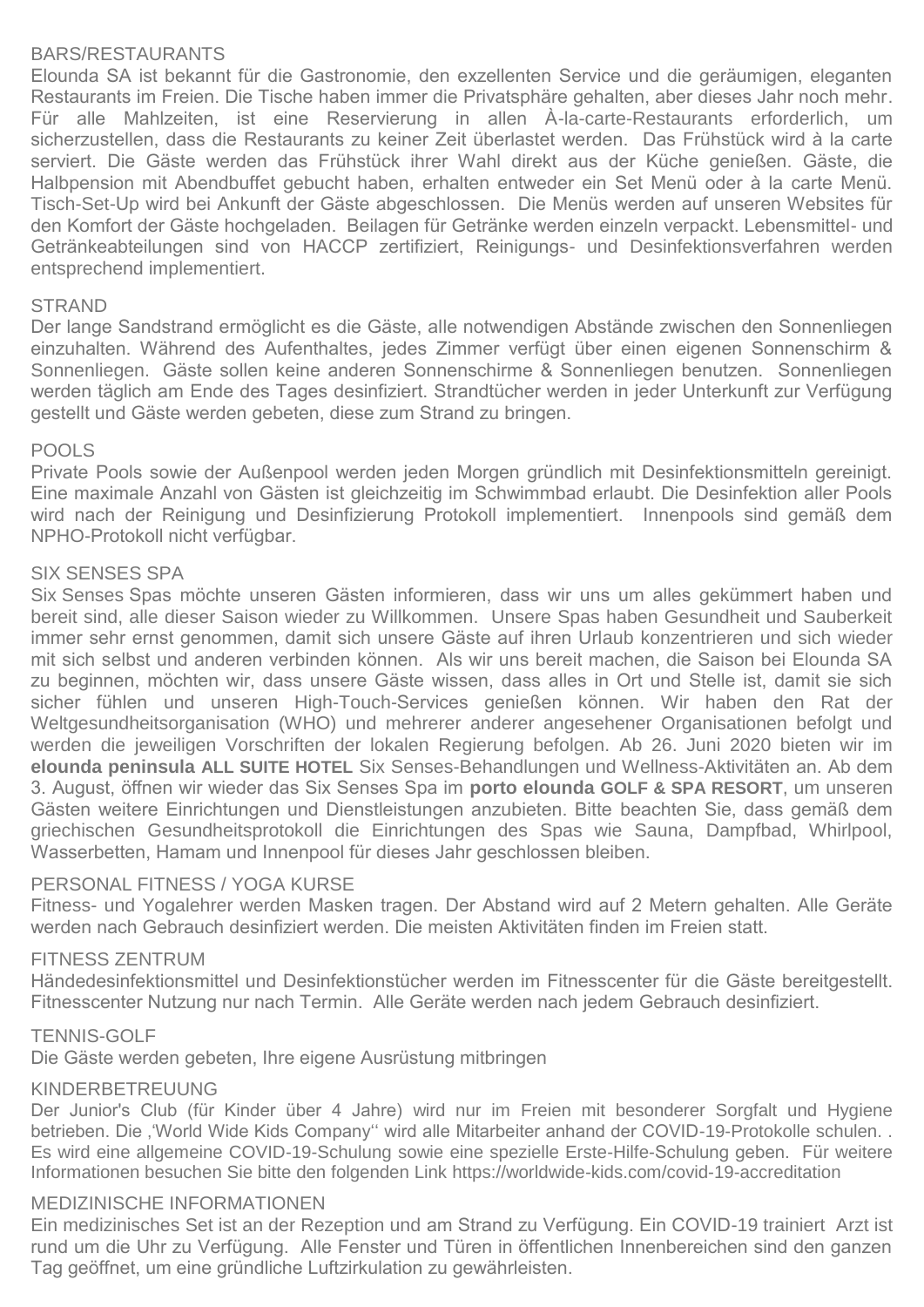# **COVID-19 Ανακοίνωση** (Ελληνικά)

Στην **Ελούντα Α.Ε.** φροντίζουμε για την ασφάλειά σας και εκτιμούμε την ανάγκη για χαλάρωση. Έτσι, προσαρμόσαμε τις πολιτικές και διαδικασίες μας για να εξασφαλίσουμε μία ήρεμη και χαλαρωτική ατμόσφαιρα διακοπών. Προσφέρουμε εξατομικευμένες υπηρεσίες σε όλους, κι έτσι παρακαλούμε να μας ενημερώσετε για τις επιθυμίες σας πριν την άφιξη.

# ΥΠΟΔΟΧΗ

Όλοι οι κοινόχρηστοι χώροι, καθώς και τα δωμάτια, έχουν απολυμανθεί διεξοδικά. Επιπλέον, τα δωμάτια απολυμαίνονται μετά από κάθε αναχώρηση. Προτείνουμε διατήρηση απόστασης ασφαλείας τουλάχιστον δύο μέτρων από κάθε άλλο άτομο που δεν ταξιδεύει μαζί σας. Διανομείς απολυμαντικού υγρού έχουν τοποθετηθεί σε όλους τους χώρους του συγκροτήματος. Παρακαλούμε να τους χρησιμοποιείτε κάθε φορά που μπαίνετε ή βγαίνετε από τους ανελκυστήρες ή από τις τουαλέτες.

# **Υποχρεώσεις Προσωπικού**

# Πλύσιμο χεριών και Αποστάσεις Ασφαλείας

Η προσωπική υγιεινή και το συχνό πλύσιμο χεριών με σαπούνι και ζεστό νερό είναι ουσιώδη (κάθε 60 λεπτά για τουλάχιστον 20 δευτερόλεπτα). Όλα τα μέλη του προσωπικού έχουν εκπαιδευθεί σε διαδικασίες ασφαλείας και πρωτόκολα υγιεινής COVID-19 από το Κέντρο Δια-Βίου Μάθησης της Ιατρικής Σχολής του Πανεπιστημίου Κρήτης. Όλο το προσωπικό διαθέτει μάσκα. Το προσωπικό πρώτης γραμμής πρέπει να τη φορά συνεχώς εν υπηρεσία. Γάντια θα διατίθενται στο προσωπικό οροφοκομίας, υποδοχής, και επισιτισμού. Όλο το προσωπικό ελέγχεται για πυρετό καθημερινά, και πρέπει να επιστρέφει αν αυτή είναι άνω των 37 βαθμών. Στα εστιατόρια, το προσωπικό υποδοχής και οι μετρ θα φροντίζουν κατά την είσοδο για την τήρηση αποστάσεων σε όλο το χώρο. Τα τραπέζια και σαλόνια θα απέχουν κατάλληλες αποστάσεις μεταξύ κάθε οικογένειας και κάθε ομάδας ταξιδιωτών (2μ, κατά τις οδηγίες). Μειωμένοι αριθμοί σκαμπό και καθιστικών θα διασφαλίζουν την τήρηση επαρκών αποστάσεων.

# **Λειτουργία Ξενοδοχείου**

#### ΑΦΙΞΗ

Η είσοδος στο δωμάτιο (Check-in) θα γίνεται στις 16:00 και η αναχώρηση (check-out) στις 11:00, ώστε να έχει η οροφοκομία τον απαραίτητο χρόνο να απολυμάνει πλήρως κάθε δωμάτιο.

#### ΔΩΜΑΤΙΑ

Τα πρωτόκολα καθαρισμού και απολύμανσης χρησιμοποιούνται για τον καθαρισμό στα δωμάτια με ιδιαίτερη έμφαση στα αντικείμενα υψηλής χρήσης, όπως τα τηλέφωνα, τηλεχειριστήρια, καθίσματα λεκανών, χερούλια θυρών και ντουλαπών, διακόπτες, θερμοστάτες, ψαλίδια βαλιτσών, και κάδοι. Στα δωμάτια θα τοποθετηθούν όλα τα απαταίτητα είδη, οπότε παρακαλούμε ενημερώστε μας πριν την άφιξη για τις απαιτήσεις σας, όπως επιπλέον μαξιλάρια (τα δωμάτια θα έχουν δύο ανά επισκέπτη), σάκους απλύτων, παντόφλες, χαρτικά, και στιλό. Στην άφιξη θα ερωτηθείτε αν επιθυμείτε καθημερινό καθαρισμό δωματίου και βραδινή επίσκεψη για ετοιμασία. Καθαρισμός και απολύμανση του κλιματισμού έχει γίνει σύμφωνα με τα πρωτόκολλα.

#### ΨΕΥΓΕΙΑ-ΜΠΑΡ ΔΩΜΑΤΙΩΝ

Τα μίνι-μπαρ θα έουν μόνον νερό κατά την άφιξη. Πριν την άφιξη θα ερωτηθείτε τι επιπλέον προμήθειες θα επιθυμούσατε για το ψυγείο, ώστε να αποφευχθεί η επανειλλημένη είσοδος υπαλλήλων στο δωμάτιο ανά ημέρα.

#### ΥΠΗΡΕΣΙΑ ΔΩΜΑΤΙΩΝ – Room Service

Η υπηρεσία δωματίων θα σας ενημερώνει μόλις είναι έτοιμη να παραδώσει. Όλα τα πιάτα θα καλύπτονται. Θα χρειαστεί να ενημερώνετε την υπηρεσία δωματίων στη λήξη του γεύματος και να τοποθετείτε το δίσκο εκτός δωματίου, ώστε να παραληφθεί από εκεί.